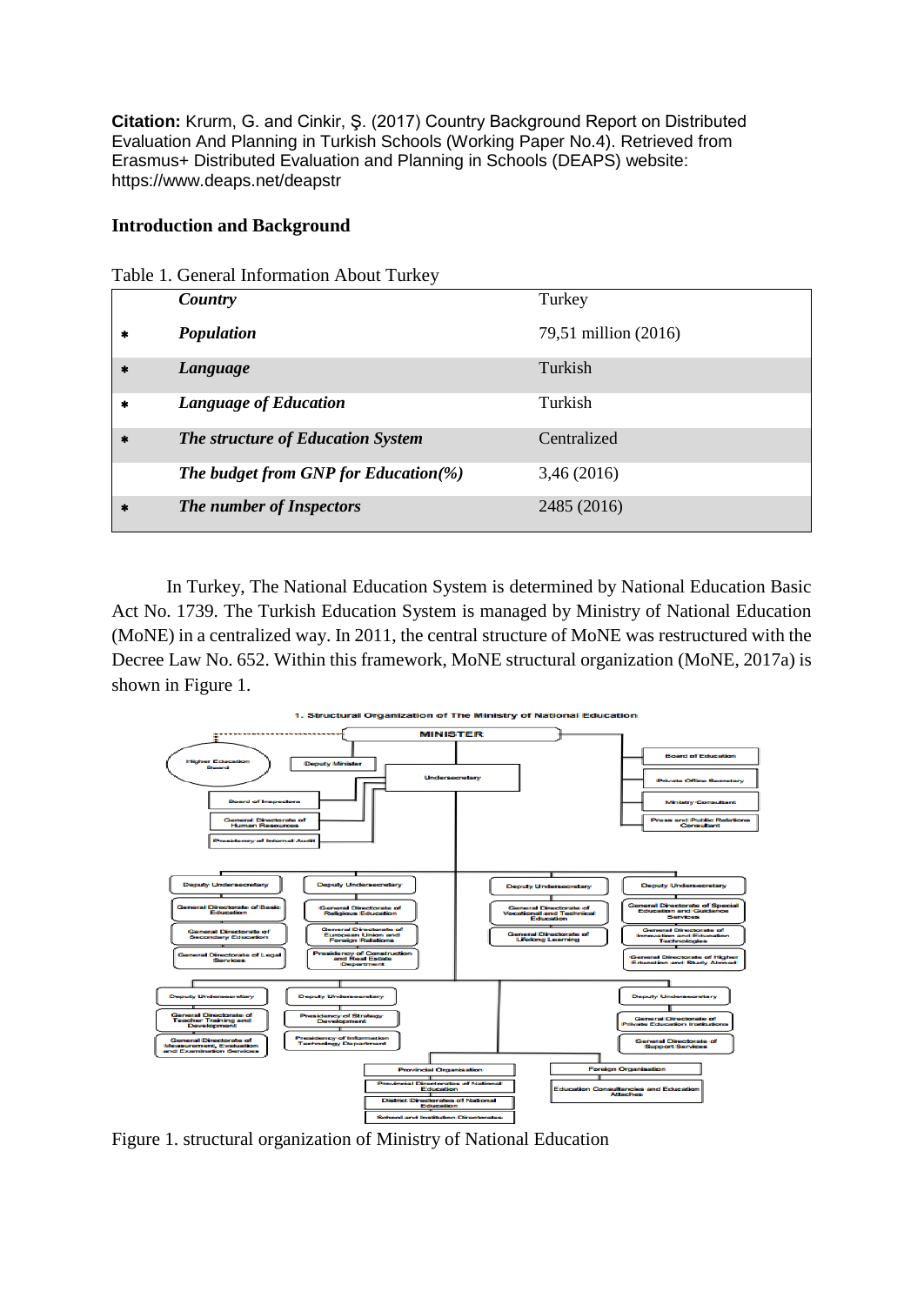As shown Figure 1, structural organization of MoNE consists of three main parts (ministry, provincial organization and foreign organization). In the centre, there are minister, undersecretary, board of inspection, higher education council and seven deputy undersecretaries. In provincial organization, there are provincial directorates, district directorates and school directorates. In foreign organization, there are education consultancies and attaches.

### **1.1. The Stages of Education In Turkey**

Turkish Education System consists of two main parts, namely "formal education" and "non-formal education". The compulsory education lasts 12 years (4 years primary education+ 4 years lower secondary education+ 4 years upper secondary education) in Turkish Education System based on the Law No. 6287 (MoNE, 2012). The stages of formal and non-formal education in Turkish Education System have displayed in Figure 2 (MoNE, 2017a).



Figure 2. The Stages of Turkish National Education System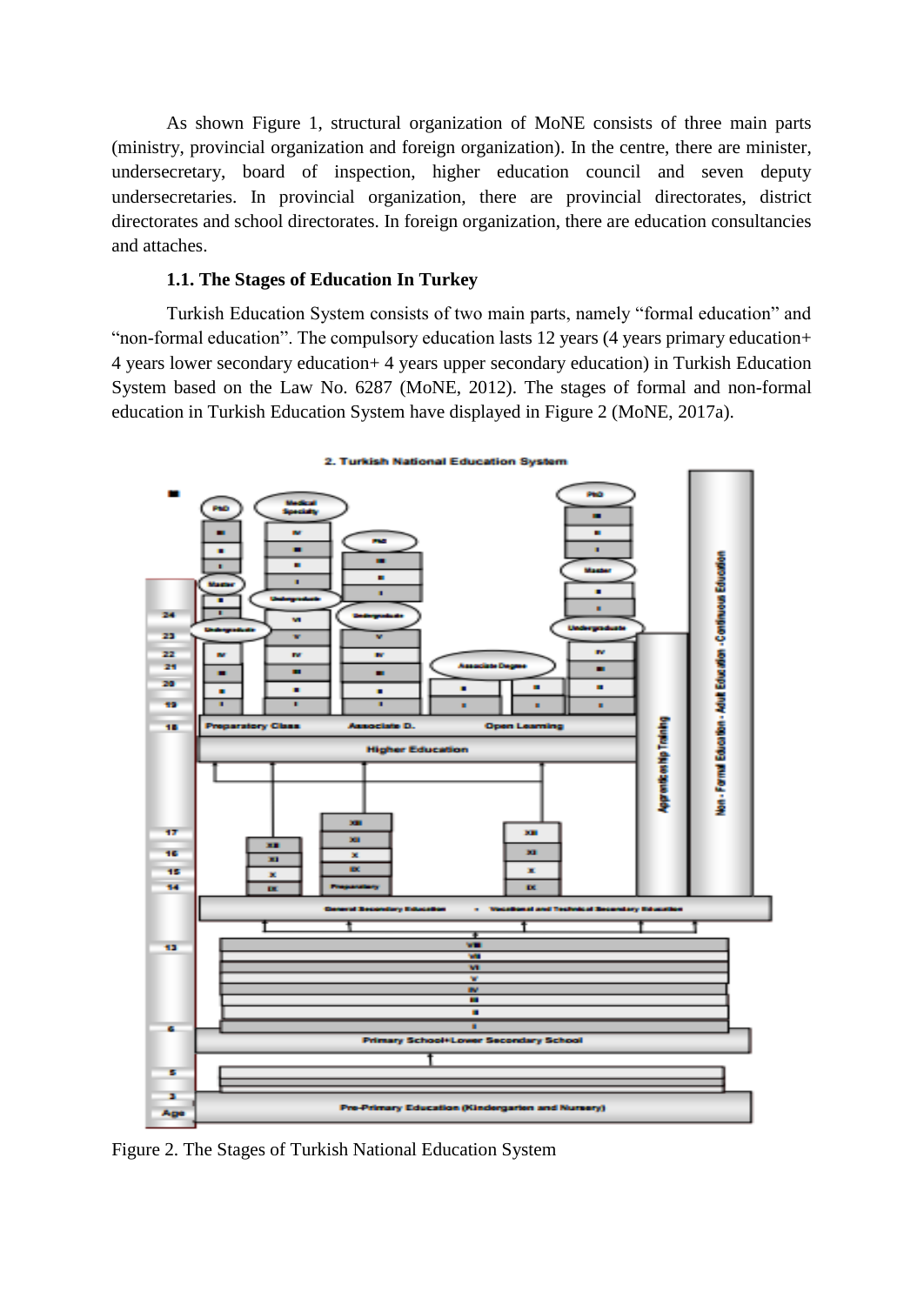As seen in Figure 2, formal education consists of pre-school education, primary school education, lower secondary education, upper secondary education and higher education. It is carried out regularly in schools with the education programs prepared by MoNE.

## *1.1.1. Pre-school Education*

Pre-school education covers the education of children at the age of 3, 4 and 5 years old (66 months old) and it is voluntary. Pre-school education aims (MoNE, 2017a):

• To get children to develop physically, mentally, emotionally and to gain good habits,

• To prepare them to primary education,

• To provide a common environment for children from poorly-conditioned environments,

To get them to speak Turkish correctly.

# *1.1.2. Primary Education*

The first eight years of compulsory education covers primary education. The primary education stage in Turkey can be explained as follows (MEB, 2017):

Primary education (four years elementary  $+$  four years lower secondary education); covers the first eight years of 12 year compulsory education.

It is for children at the age of five years (66 months) and 13 years old.

Primary education aims;

• To get each Turkish child to acquire the necessary basic knowledge, skills, attitudes and habits in order to be a good citizen,

• To educate children in accordance with the national morality and prepare them for an upper education in terms of their interests and abilities.

## *1.1.3. Upper Secondary Education*

Upper secondary education covers general, vocational and technical education institutions with at least four years compulsory formal or non-formal education.

Upper secondary education aims (MEB, 2017):

• To give a common culture to all students,

• To prepare students for higher education or work life in accordance with their interests and abilities in various programs and schools.

## *1.1.4. Higher Education*

In Turkey higher education includes all of the educational institutions providing higher education at least two years.

General purpose of higher education is (MEB, 2017)

• To educate students in accordance with their interests and abilities regarding the science policy of Turkey and the needs for human resources at various levels;

• To publish all kinds of scientific researches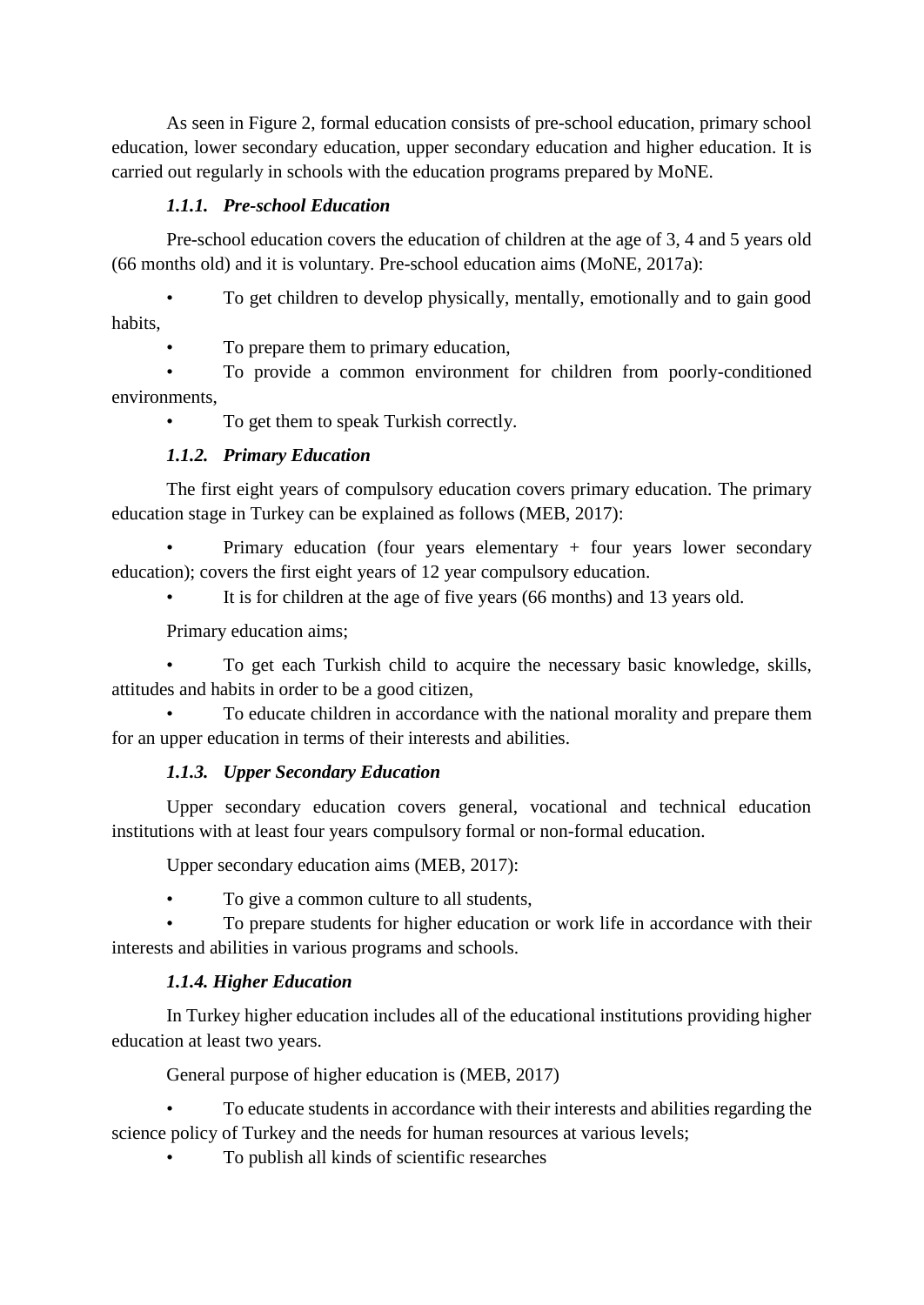• Higher education is carried out at universities faculties, institutes, high schools, conservatories, vocational high schools, application and research centres.

All told, Turkish National Education System consists of basically four stages from preschool education to higher education. The general information about the numbers of students, school and teachers at each stage has been shown in Table 2.

### Table 2

*2016-2017 Academic Year the Number of School, Teacher and Student*

| The stages in education          | The number of The number | οf       | $\sigma f$<br>The<br>number |  |
|----------------------------------|--------------------------|----------|-----------------------------|--|
|                                  | school                   | teachers | students                    |  |
| Preschool education              | 28,891                   | 76,384   | 1,315,854                   |  |
| Primary                          | 25,523                   | 298,520  | 4,970,160                   |  |
| Lower Secondary                  | 17,889                   | 325,992  | 5,519,688                   |  |
| Secondary<br>General<br>Upper    | 5,152                    | 147,868  | 2,912,093                   |  |
| Education                        |                          |          |                             |  |
| and Technical<br>Vocational      | 5,444                    | 195,666  | 2,601,638                   |  |
| <b>Upper Secondary Education</b> |                          |          |                             |  |
| Higher Education*                | 3,735                    | 156,168  | 6,186,007                   |  |
| $*2015-2016$ statistics.         |                          |          |                             |  |

As shown in Table 2, totally, there are approximately 23 million students in Turkish education system. Out of about 18 million students are studying at the stage of compulsory education. Apart from formal education, people, who are beside or outside of formal education, can make use of non-formal education in Turkey.

## *1.1.5. Non-Formal Education*

Non-formal education covers all of the educational activities beside or outside of formal education. The aim of non-formal education is (MEB, 2017);

- To educate citizens, who have never entered the formal education system or who have left the formal education at any stage;
- To teach them reading and writing,
- To provide them with continuing education opportunities for completing training or educational needs,
- To provide them with job opportunities in accordance with the employment policy,
- To provide them with knowledge and skills necessary for their development in various jobs.

## **1.2. School Types in Turkish Education System**

The school types have changed based on the stages of education. This school types are shown as in Table 3.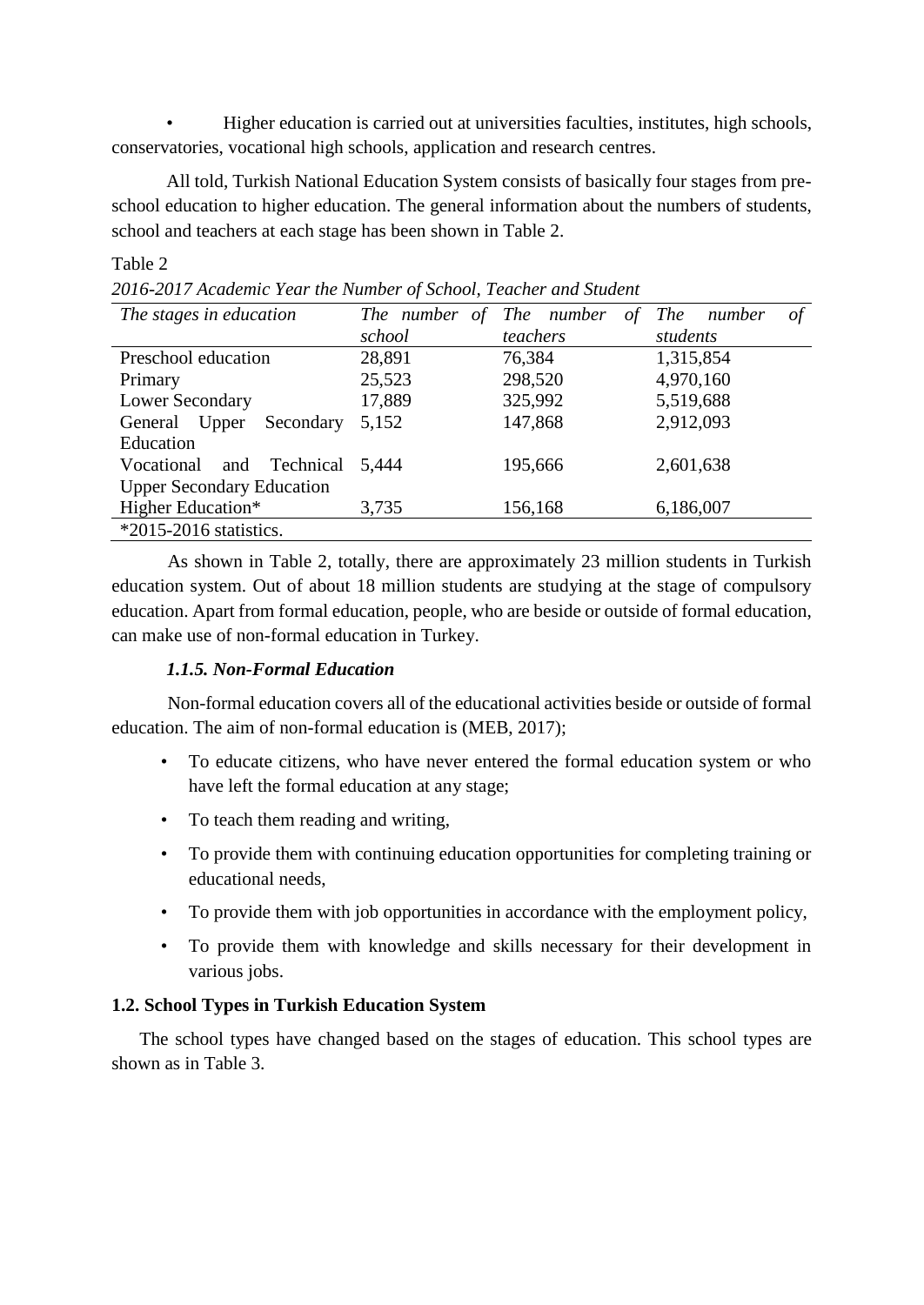| <b>Stage</b>                                                   | ு<br>School Type                                                                                                                                                                                                                                                                                                                          | Duration                                                           |
|----------------------------------------------------------------|-------------------------------------------------------------------------------------------------------------------------------------------------------------------------------------------------------------------------------------------------------------------------------------------------------------------------------------------|--------------------------------------------------------------------|
| Pre-school<br>Education                                        | Independent pre-school education institution<br>Kindergarden                                                                                                                                                                                                                                                                              | 1-3 years<br>1 year                                                |
| Primary<br>Education<br>$(Elementary +$<br>Lower<br>Secondary) | <b>State or Private Primary Schools</b><br>General Lower Secondary Schools and Religious<br>$\bullet$<br><b>Vocational Lower Secondary School</b><br><b>Open Lower Secondary School</b>                                                                                                                                                   | 4 years                                                            |
| General Upper<br>Secondary<br>Education                        | Science High School,<br>Social Science High School<br>Anatolian High School<br>Fine Arts High School<br>Sports High School<br>Open Upper Secondary High School                                                                                                                                                                            | $4 - 5$<br>$\bullet$<br>(including)<br>preparatory<br>class) years |
| Vocational<br>and Technical<br>Upper<br>Secondary<br>Education | Anatolian Religious Vocational High School<br>Vocational and Technical Anatolian High School<br>Multi-Programmed/Comprehensive Anatolian High<br>School<br><b>Vocational Training Centres</b><br>$\bullet$<br><b>Vocational and Technical Training Centres</b><br>Thematic Vocational and Technical Anatolian High<br>$\bullet$<br>School | 4 years                                                            |

Table 3. *The School Types Based on the Stages of Education*

As shown in Table 3, school types in Turkish Education System can change according to stages of education. Actually the first four years of compulsory education are studied at public or private elementary schools. The second four-year cycle can be studied at general lower secondary schools and religious vocational lower secondary school or open lower secondary school. For final four-year cycle, students have more choices based on their academic achievement, interests and abilities.

## **2. The Education Inspection System in Turkey**

Turkish education inspection dates back to olden times. Although there is no definitive beginning date in the official records, with primary education made mandatory in 1824, the school functions were indirectly inspected by school hodjas, neighbourhood imams, and kadis (Şahin, Elçiçek & Tösten, 2013). The "Memorandum on Neighbourhood Schools" issued in 1838 aimed to eliminate the educational shortcomings in these schools (Taymaz, 2013, 19). For this purpose, officers were appointed to determine the professional skills of teachers, improve education, and procure better education for students; it is believed they did this by inspecting the neighbourhood schools (Su, 1974). However, during the Reformation Period, the inspection was rendered to be more systematic in order to improve the education system (Buluç, 1997). During this period, schools were inspected and there were officers called *mektep*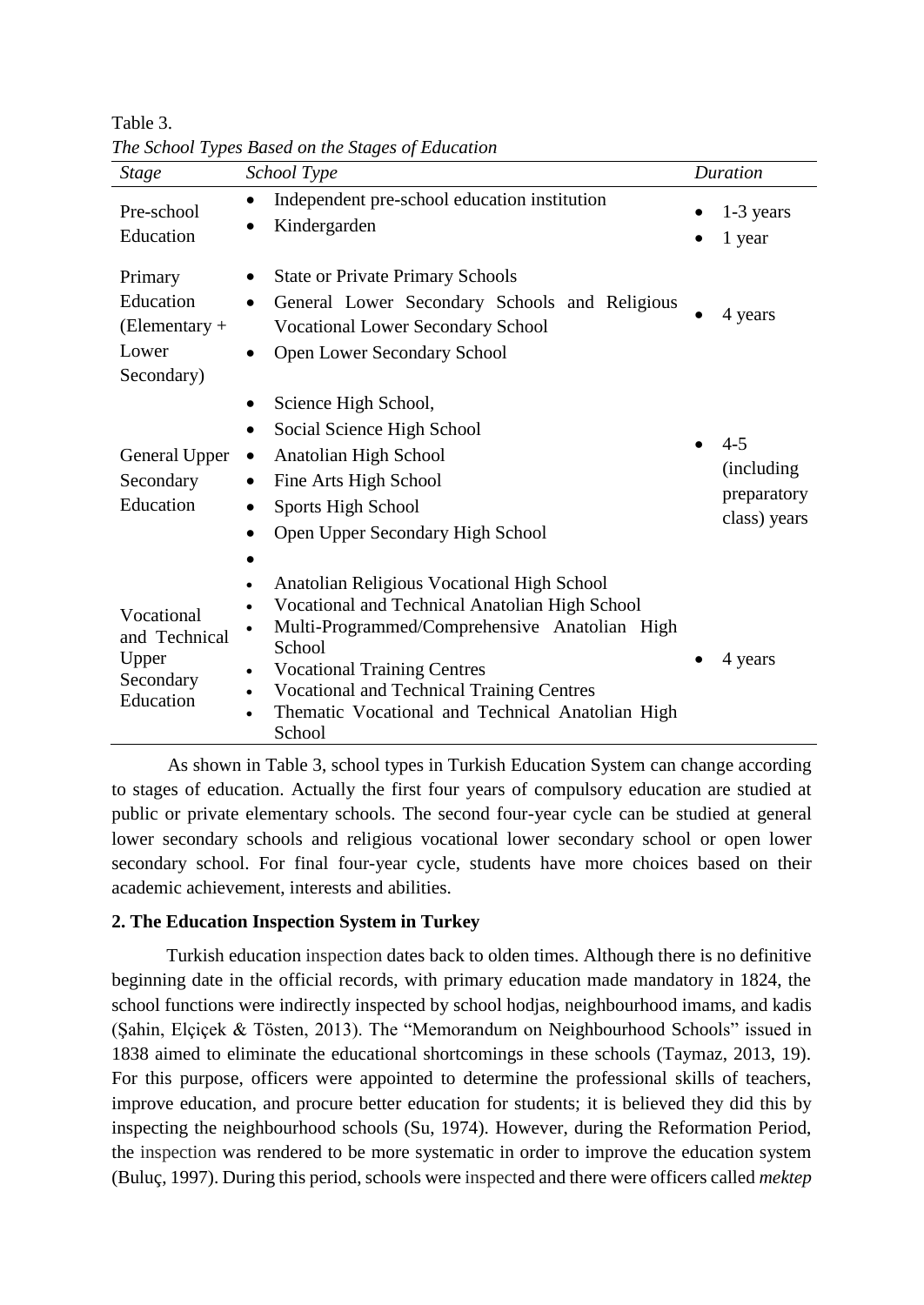*muini* responsible for guiding the teachers (Bilir, 2014, 41). Again in this period, education of the public was recognized as an important duty of the state and government (Akyüz, 2015, 157). In the early 1900s, education inspectors were held responsible for appointing and dismissing teachers as well as for inspection, guidance, and investigation (Bilir, 1991). The source of changes in education during the Republican Period was the Law on the Unification of Education passed on March 3, 1924 (Akyüz, 2015, 329). After the foundations of the Turkish National Education were established in 1924, statutory regulations were made in the Ministry of Education (MoNE) focusing on education inspection (Memduhoğlu, Aydın, Yılmaz, Güngör and Oğuz, 2007).

Periodic changes were made in the Turkish education inspection system. Research on the subject generally criticizes the dual system of inspection and recommends unification under a single roof as a solution (Yalçınkaya, 1990; Bilir, 1991; Karakaya, 2002; Akbaba-Altun and Memişoğlu, 2008). The research by Memduhoğlu (2012) on the Turkish education inspection revealed that the inspectors and academics considered the dual inspection system, such as National Educational Inspectors and Provincial Educational Inspectors to be wrong. This dual system created problems of organic unity, collaboration, coordination, conflicting duties, and overlapping responsibilities. Also in the research conducted by Akbaba-Altun and Memişoğlu (2010) with primary education inspectors on the reorganization of the inspection, the participants reported their views that the system should be unified and that inspectors should be addressed by a single title. Additionally, the 15th and 17th National Education Councils recommended unifying inspection to a single entity.

However, the last amendment introduced by Law 6764 in 2016 created a skeleton crew at the central organization comprised of 751 people (750 inspectors and the Head). The law sets forth educational regions for this crew that would serve throughout Turkey. The aim is to enable the education inspectors to work free from local influence and guide the provincial administrations in the effective use of the public resources. With the new regulation, to facilitate guidance and inspect the services offered by or under the control of the Ministry, working centres are planned to be established in provinces as deemed necessary subject to the Minister's approval (MoNE, 2016a). In short, inspection in Turkey has been re-shaped according to the changing education policies.

#### **3. Implementation of Mandatory School Evaluation in Turkey**

Turkish Education System is managed by the Ministry of National Education (MoNE) at the top. This central system consists of some sub-systems. Education inspection is one of these sub-systems that evaluates the education at schools from primary to post primary and all the other educational institutions directly affiliated to MoNE. The National Education System is defined by the 1982 Constitution and the National Education Basic Act No. 1739. In this respect, according to article 42 of the Constitution, education and learning is conducted in line with Ataturk's principles and reforms under the supervision and control of the State. Likewise, article 56 of the National Education Act No. 1739 holds the MoNE responsible for the implementation, inspection and control of the education and learning service on behalf of the State. In respect of the types of duties, inspection in the Turkish education system includes school/institution inspection, personnel inspection, approval class inspection, exam inspection,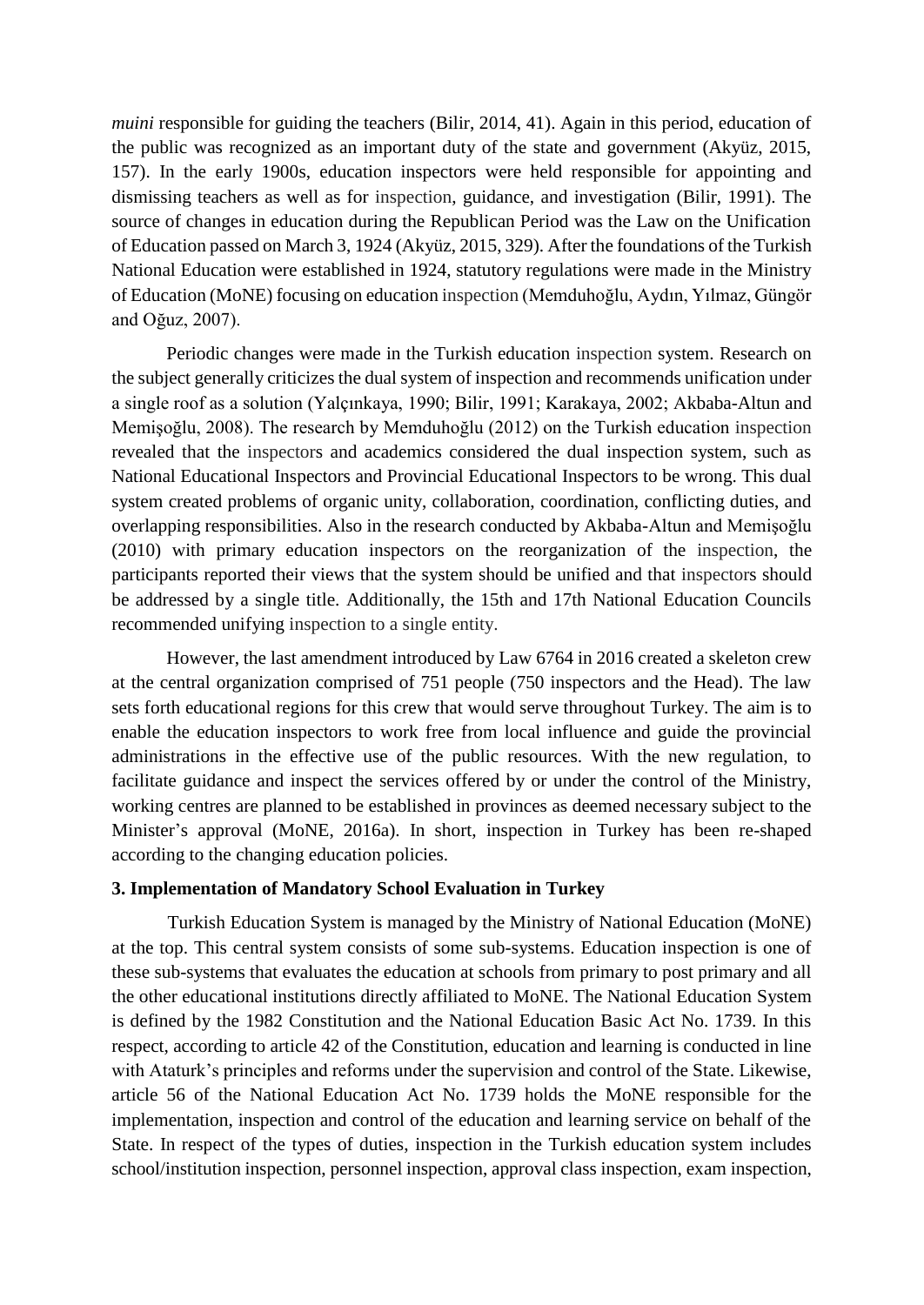course and seminar inspection. Of these, school/institution and approval class inspection are directly intended for determining the level of achievement of the educational-learning goal (Demirkasımoğlu, 2011). Therefore, education inspection can be grouped into two including school/institution inspection and approval class inspection. School/institution inspection is a combination of inspection activities conducted every three years to determine the regulatory compliance and the level of achievement of the educational goals and improve the orientation of the education employees with their duties. Approval class inspection, on the other hand, is teacher class inspections in case of a complaint depending on the approval by the Board or the office of educational inspectors. Education inspection services in Turkey subsume the central, field and overseas organization of the Ministry as well as the ministerial service units under the supervision of the Ministry (MoNE, 2016b). Inspection and evaluation of the educationallearning institutions and activities are conducted by "the ministerial educational inspectors" at the headquarters and "educational inspectors" at the field offices.

#### **3.1. Central Organization**

The educational inspection service is conducted by the Board of Inspectors and concerned units under the MoNE at the headquarters. The Board of Inspectors is comprised of six units including the head of the board of inspectors and administrative and financial affairs, review and investigation, monitoring and evaluation, quality standards and projects, educational inspectors' education and coordination, guidance and inspection department. There are also ministerial educational chief inspectors, educational inspectors and assistant educational inspectors working at the headquarters (MoNE, 2017b). Accordingly, the Board of Inspectors ensures the execution of guidance, on-the-job training, inspection, evaluation, review, research and investigation services of the formal and informal educational institutions at every level and of every type as well as provincial and district national education directorates through the Ministerial Educational Inspectors (MoNE, 2016b). Thereunder, the ministerial educational inspectors conduct inspections, guidance, reviews, investigations and submit the reports required as a result of such services to the Board of Inspectors. In addition, they report the measures necessary to eliminate the errors and oversights detected in the practice as a result of inspections and reviews regarding educational-learning activities to the Board with a report (MoNE, 2016a).

#### **3.2. Field Offices**

Education inspection is conducted by educational inspectors and assistant educational inspectors at the provincial national education directorates at the field reporting to the office of educational inspectors. In the educational inspection at the field offices, the Head of the Board is responsible to the Provincial Education Director for the management and conduct of the Board pursuant to applicable laws. Educational inspectors at field offices are generally responsible for performing the inspection, guidance, on-the-job training and evaluation services of the provincial/district national education directorates and the educational institutions (MoNE, 2015a).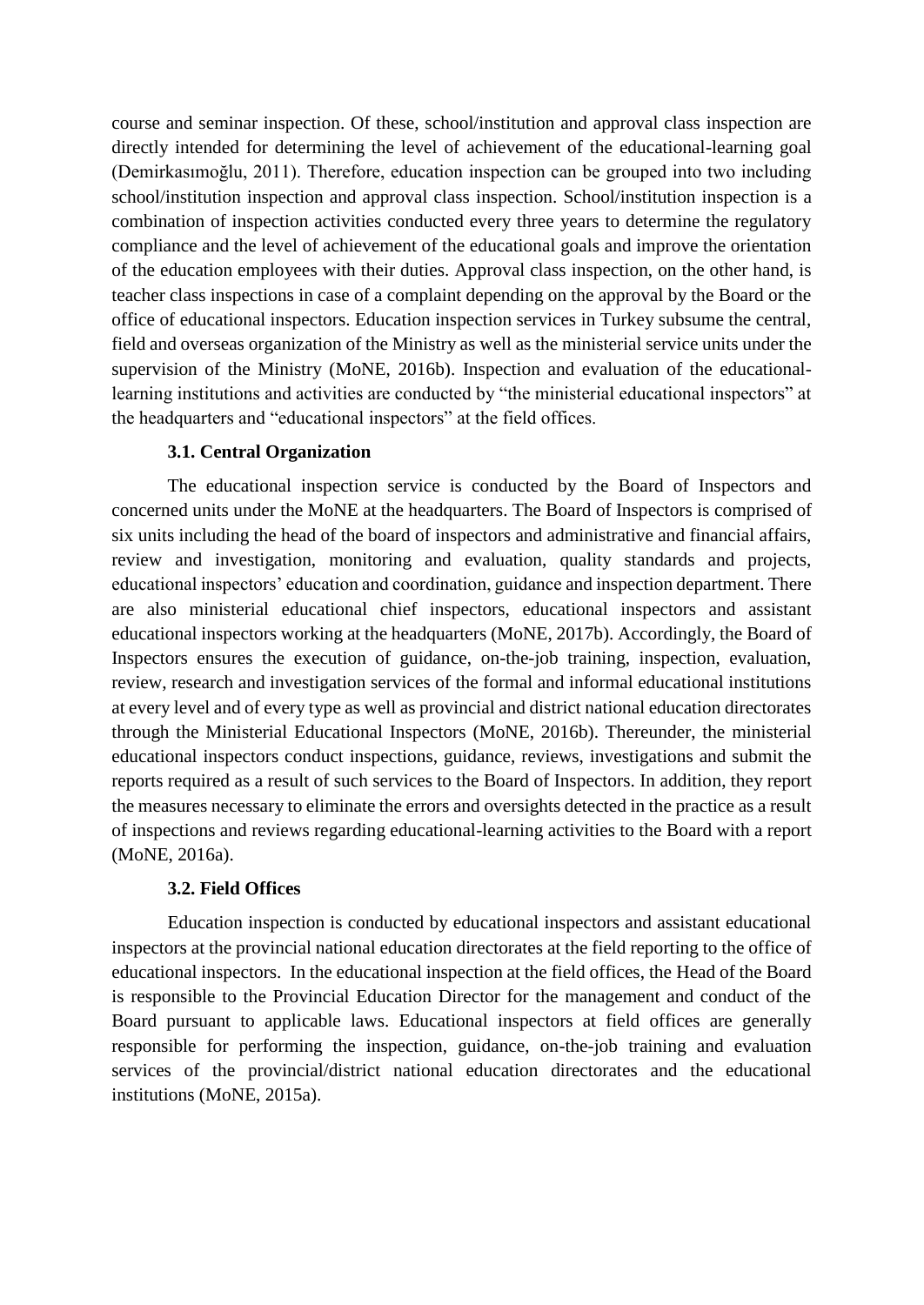#### **3.3. School/Institution Level**

Educational inspection at school and institution level is conducted differently at preschool education and primary education institutions and secondary education institutions. Guidance and inspection of pre-school education and primary education institutions is performed according to the provisions of the Regulation for the Board of Inspectors and Offices of Educational Inspectors of the Ministry of Education (MoNE, 2014). In secondary education institutions, on the other hand, monitoring, inspection and evaluation duties are performed by the school administrations (MoNE, 2016b). Thereunder, class inspections are seen to be conducted by the school administration. On the other hand, there is a self-evaluation under the scope of the primary education institutional standards (PEIS) at the pre-school education and primary education institutions.

PEIS development process began in 2007 under the General Directorate of Basic Education. During this process, school administrators, teachers, educational inspectors, educational experts, ministerial directors worked with students and parents. The PEIS system was added in parallel to the e-school system to determine the level of achievement of the institutional standards (MoNE, 2015b). In this respect, with the determination of the PEIS, it may be suggested that an important step was taken in the process of transitioning to selfevaluation in Turkey. The place of the PEIS in the current educational inspection structure is presented in Figure 4.



Figure 4. Evaluation Structure in the Context of PEIS in Turkey (Zıngıl, 2012).

As seen in Figure 4, it is the MoNE that is at the helm of the internal and external evaluation in Turkey. Self-evaluation is carried out in direct connection with the provincial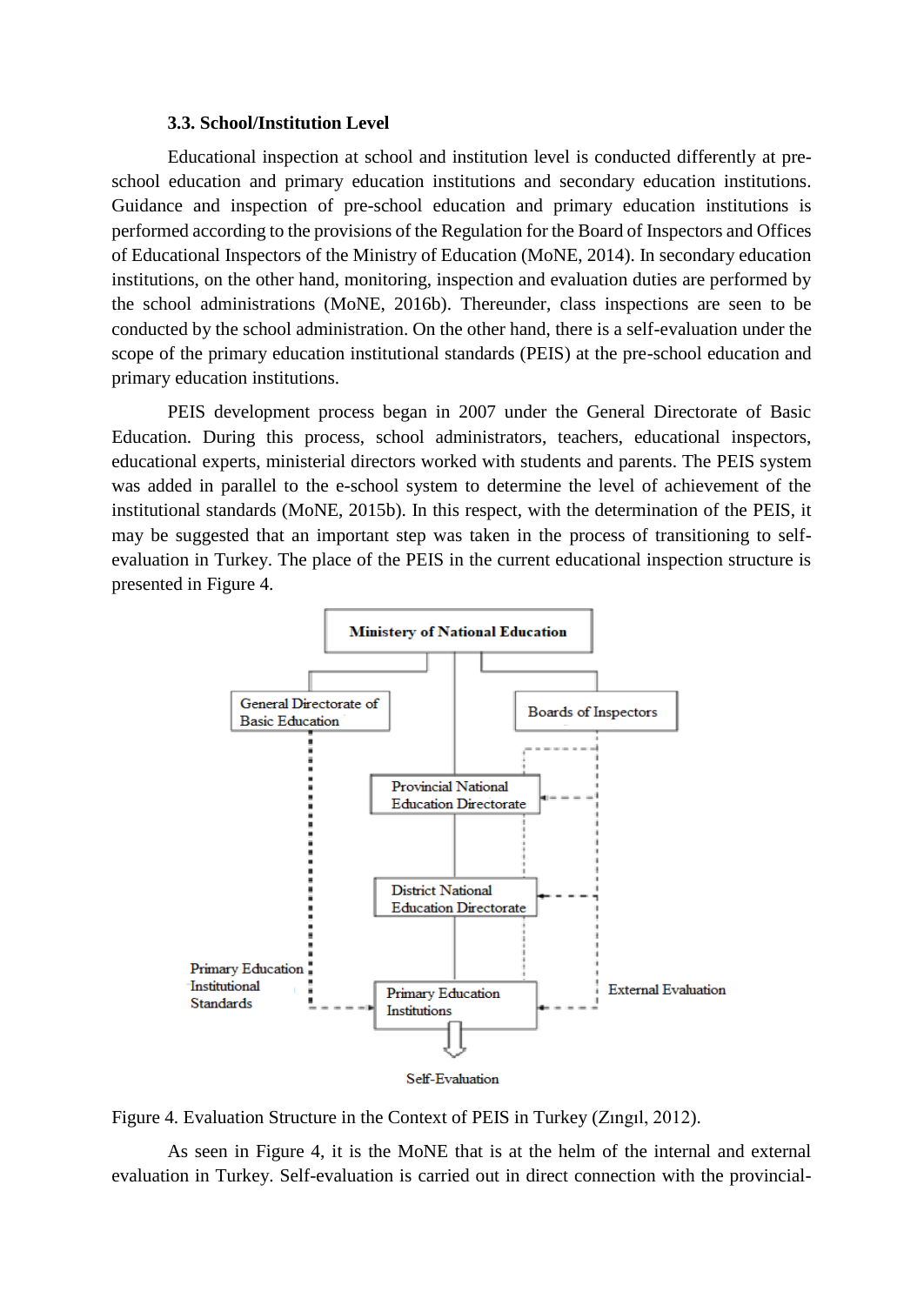district National Education Inspectors under the control of the Board of Directors and the General Directorate of Basic Education. For the self-evaluation process at schools, there are three domains, nine standards and 39 sub-standards created under the PEIS. PEIS details are presented Figure 5.



Figure 5. Domains of Primary Education Institution Standards (MEB, 2015b)

As seen in Figure 5, PEIS is comprised of three domains including education management, learning-teaching processes and support services. Under the PEIS, evidence included in the school self-evaluation process are the current situation indicators (documents such as strategic plan, school development report, application evidence such as number of meetings, institutional structures' evidence such as school-family association, situational evidence such as student records...), level of meeting the sub-standard (frequency, amount and rate e.g. frequency of school service vehicle controls, number of activities in a year etc.), and perceived benefit scales (identifying the perceptions of school administrators, teachers, students and parents regarding the 39 standards). PEIS application consists of the general stages provided in the Application Directive of the Ministry of Education for Pre-School Education and Primary Education Institutions' Standards No. 6928377 of 25/12/2014 as in Figure 6.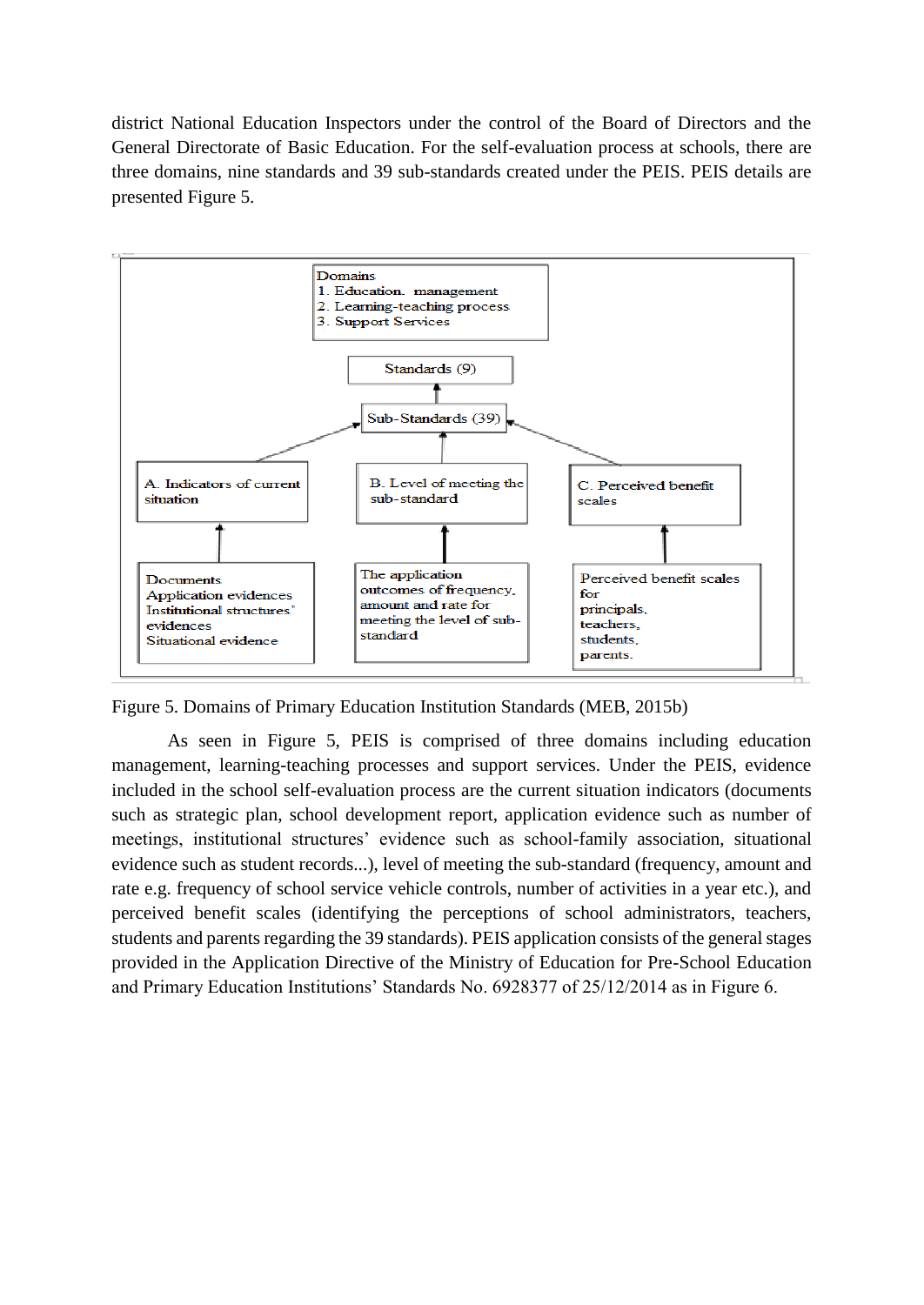

Figure 6. The Generic Stages of PEIS Application (MEB, 2015b)

As shown in Figure 6, PEIS consists of four key stages including collecting information, reporting, evaluation and school development. The first three thereof are characterized as selfevaluation. School self-evaluation in Turkey appears to be a mandatory process executed centrally. During this process, the school principals are tasked with providing information to teachers, students and parents on the matter, having them fill out the perception scales, integrating PEIS-related activities into the annual work program, collaborating with the provincial-district National Educational Inspectors during the collecting information process, identifying school needs, preparing the school development plan etc. Teachers, on the other hand, are tasked with assisting students with the data entry into the PEIS system and discussing this matter at the board meetings.

Apart from these, there is a team managing and executing the development at schools that is comprised of the school principal and assistant principal, teacher, school counselor, support personnel, parent, student, head of the school-family association or a member of the executive board and a representative from non-governmental organizations. The school development management team (SDMT) is tasked with evaluating the analysis of the data gathered during this process (MoNE, 2015b). In short, school self-evaluations in Turkey are conducted centrally on design, planning, application, reporting, monitoring and evaluation stages. However, this practice makes the self-evaluation look like a process conducted only by filling out the forms and entering the current data. Evidence included in this process is limited to the current data and the perception level scales. Therefore, Turkey needs a school selfevaluation model that must be supported by different evidence fitting Turkey's context such as observations and interviews.

In addition to PEIS, an institutional performance evaluation is performed centrally by the MoNE. Institutions here include provincial-district National Education Directorates and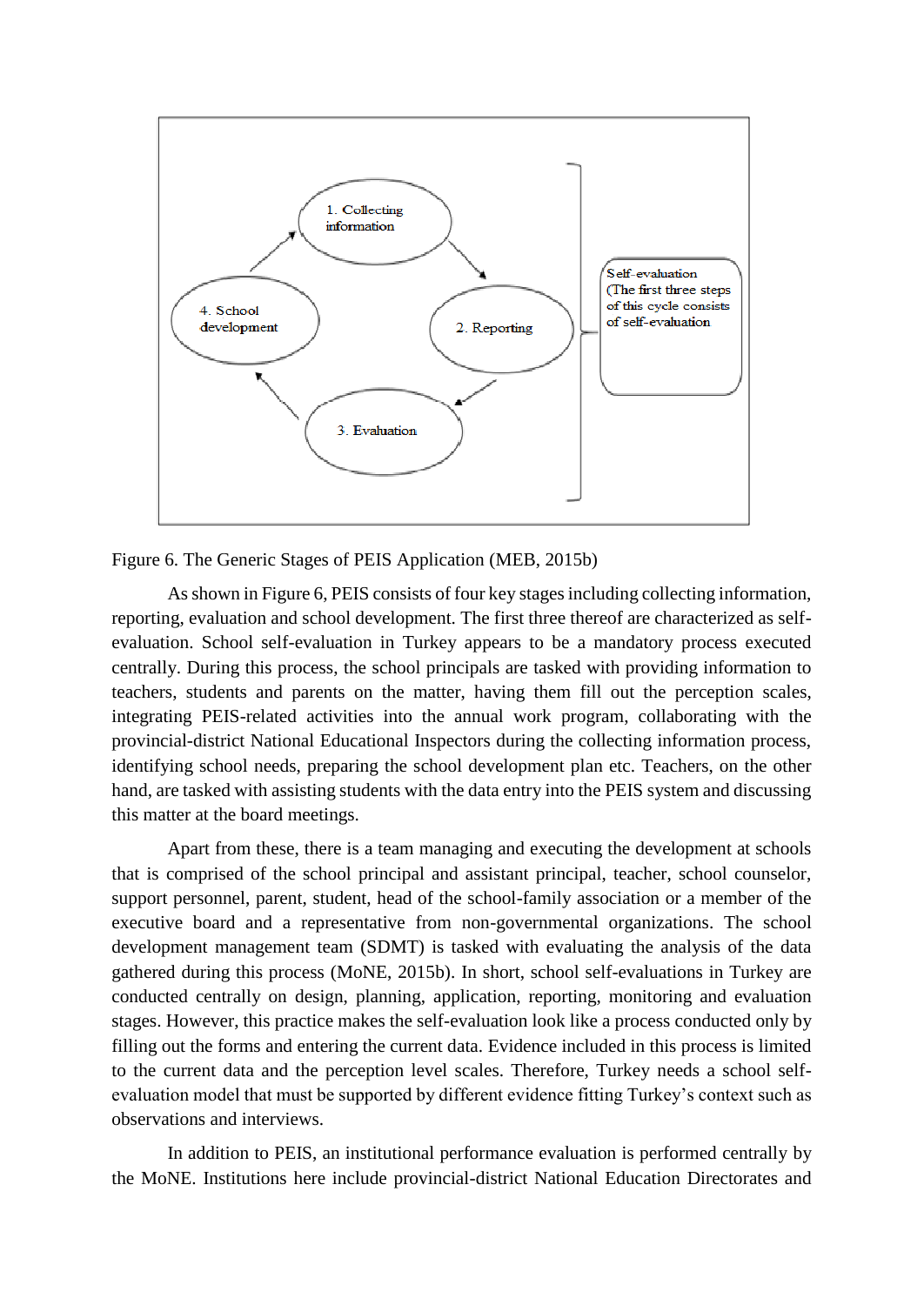schools. In this process, the performance of educational institutions, their standards and performance indicators defining these standards are evaluated based on multi-data resources to ensure their continuous development based on the evaluation results. Institutional performance evaluation is comprised of both perceptive and numeric criteria. While an institution's numeric criteria are filled out by the institution's administrator (school principal and assistant principal), stakeholders' views are obtained for perceptive criteria. These stakeholders include students, parents, teachers and inspectors (MoNE,?).

#### **Conclusion**

The education system in Turkey is centrally organized. This organization has a 12-year compulsory education. The Turkish education system is divided into two including formal and informal education. In the process of formal education approximately 1 million teachers provide services to about 18 million students. Education inspections are conducted to determine the level of achievement of the educational goals by this crowded school community.

The Turkish educational inspection system is conducted centrally, at field offices and at school/institution level. While educational inspection practices at the central tier are carried out by the ministerial educational inspectors of the Board of Inspectors at the MoNE, it is performed by the educational inspectors reporting to the Office of Educational Inspectors under the Provincial National Education Directorate at the field offices. Inspection at school/institution level, on the other hand, is carried out in cooperation with the education stakeholders under the responsibility of the school administrators.

Education inspection at the central tier is carried out by the ministerial educational inspectors working under the Board of Inspectors of the MoNE. Thereunder, the ministerial educational inspectors generally perform guidance, inspection evaluation, training, review, research and investigation services. On the other hand, the educational inspection service is carried out by the educational inspectors at the field office level. Educational inspectors at the field offices generally perform the inspection, guidance, on-the-job training and evaluation services of the provincial/district national education directorates and the educational institutions.

Apart from the central and field offices, there is also educational inspection at the institutional level. At this level, the inspection is conducted under the responsibility of the school principal with the participation of stakeholders such as teachers, students and parents. However, participation of the stakeholders in the inspection in Turkey is limited to responding the perception scales. For example, in PEIS, teachers, parents and students are expected to respond the perception scales via the MEBBIS system. Under the performance management system, data received from the education stakeholders is included in the evaluation at 30% for school principals, 10% for assistant principals, 10% for teachers, 25% for students, 5% for parents and 10% for inspectors. The remaining 10% is from the school's self-evaluation process (MoNE, ?). In short, while the participation of the stakeholders in the education inspection is not seen at all at the central and field office level, they are seen but at limited level in inspections carried out at the school/institution level.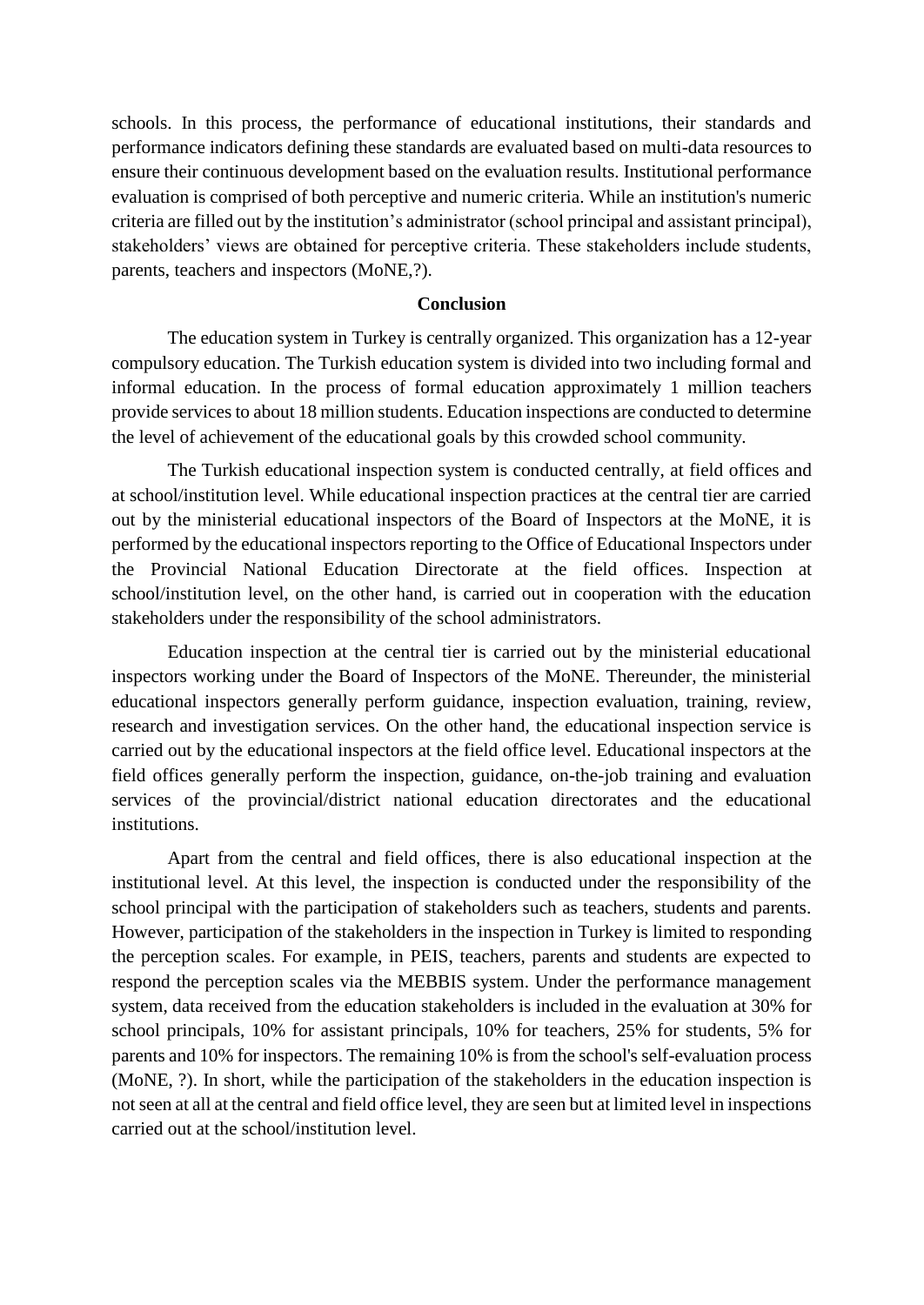#### **References**

- Akbaba-Altun, S.ve Memişoğlu, S.P. (2008). Performans değerlendirmesine ilişkin öğretmen, yönetici ve müfettiş görüşleri [Views of teachers, principals and inspectors on performance evaluation]. *Educational Administration: Theory and Practice*, (53), 7-24.
- Akbaba-Altun, S.ve Memişoğlu, S.P. (2010). İlköğretim müfettişlerinin denetimin yeniden yapılandırılmasına ilişkin görüşleri [Views of primary school inspectors on reconstruction of inspection]. *İlköğretim Online*, 9(*2*), 643-657. Retrieved January 28, 2015, from ilkogretim-online.org.tr/vol9say2/v9s2m16.doc sitesinden alınmıştır.
- Akyüz, Y. (2015). *Türk eğitim tarihi [History of Turkish education]*. (27. Baskı). Ankara: Pegem Akademi.
- Bilir, M. (1991). *Türk eğitim sisteminde teftiş alt sisteminin yapı ve işleyişi [Structure and process of inspection sub-system in Turkish education system]*. Unpublished dissertation, Institute of Educational Sciences, Ankara University.
- Bilir, M. (2014, 18 December). Türkiye'de eğitim denetiminin tarihsel gelişimi ve son yapılan düzenlemeler [Historical developments of educational inspection in Turkey and recent arrengements]. *Proceedings Book of From Past to Future Educational Inspection and Inspectorship Panel*. Bilkent University. Ankara. 40-65.
- Buluç, B. (1997). Türk Eğitim Sisteminde teftiş ve denetim alt sisteminin gelişim süreci [Inspection and Control sub-system developmental process in Turkish education system]. *Bilgi Çağında Eğitim Dergisi*, 27-30.
- Demirkasımoğlu, N. (2011). Türk eğitim sisteminde bir alt sistem olan denetim sisteminin seçilmiş bazı ülkelerin denetim sistemleri ile karşılaştırılması. Abant İzzet Baysal Üniversitesi Sosyal Bilimler Enstitüsü Dergisi, 2(23).
- Karakaya, N. (2002). Bakanlık ve ilköğretim teftiş sisteminin birleştirilmesi hakkında yeni eğitim teftişi modeli [New educational inspection model on ministry and primary school inspection system unification. *TSA Dergisi*, 6(*2*), 61-68.
- MoNE. (?). Performans yönetim sistemi kılavuzu [Guidance for performance management system]. Ankara: MEB Yayını.
- MoNE. (2011). *14 Mart 2014. Sayı 28941, Millî Eğitim Temel Kanunu İle Bazı Kanun ve Kanun Hükmünde Kararnamelerde Değişiklik Yapılmasına Dair Kanun* [National Education Basic Law]. Retrieved February 2, 2015 from [http://www.resmigazete.gov.tr/eskiler/2014/03/20140314-1.htm.](http://www.resmigazete.gov.tr/eskiler/2014/03/20140314-1.htm)
- MoNE. (2012). The Law 6287.
- MoNE. (2014). MEB okul öncesi eğitim ve ilköğretim kurumları yönetmeliği [Directive of the Ministry of Education for Pre-School Education and Primary Education Institutions]. http://mevzuat.meb.gov.tr/html/ilkveokuloncyon\_0/yonetmelik.pdf
- MoNE. (2015a). Ankara il milli eğitim müdürlüğü maarif müfettişleri başkanlığı [Ankara office of educational inspectors under the provincial national education directorate]. https://ankara.meb.gov.tr/www/maarif-mufettisleri-baskanligi/icerik/187
- MoNE. (2015b). *İlköğretim kurum standartları kılavuzu [Primary education institution standards]*. Ankara: MEB yayını.
- MoNE. (2016a). *Teftiş ve denetimde köklü değişiklik [Radical chenges in inspection and control]*. MEB Teftiş Kurulu Başkanlığı Haberi. Retrieved February 17, 2017 from [http://www.meb.gov.tr/teftis-ve-denetimde-koklu-degisiklik/haber/12550/tr.](http://www.meb.gov.tr/teftis-ve-denetimde-koklu-degisiklik/haber/12550/tr)